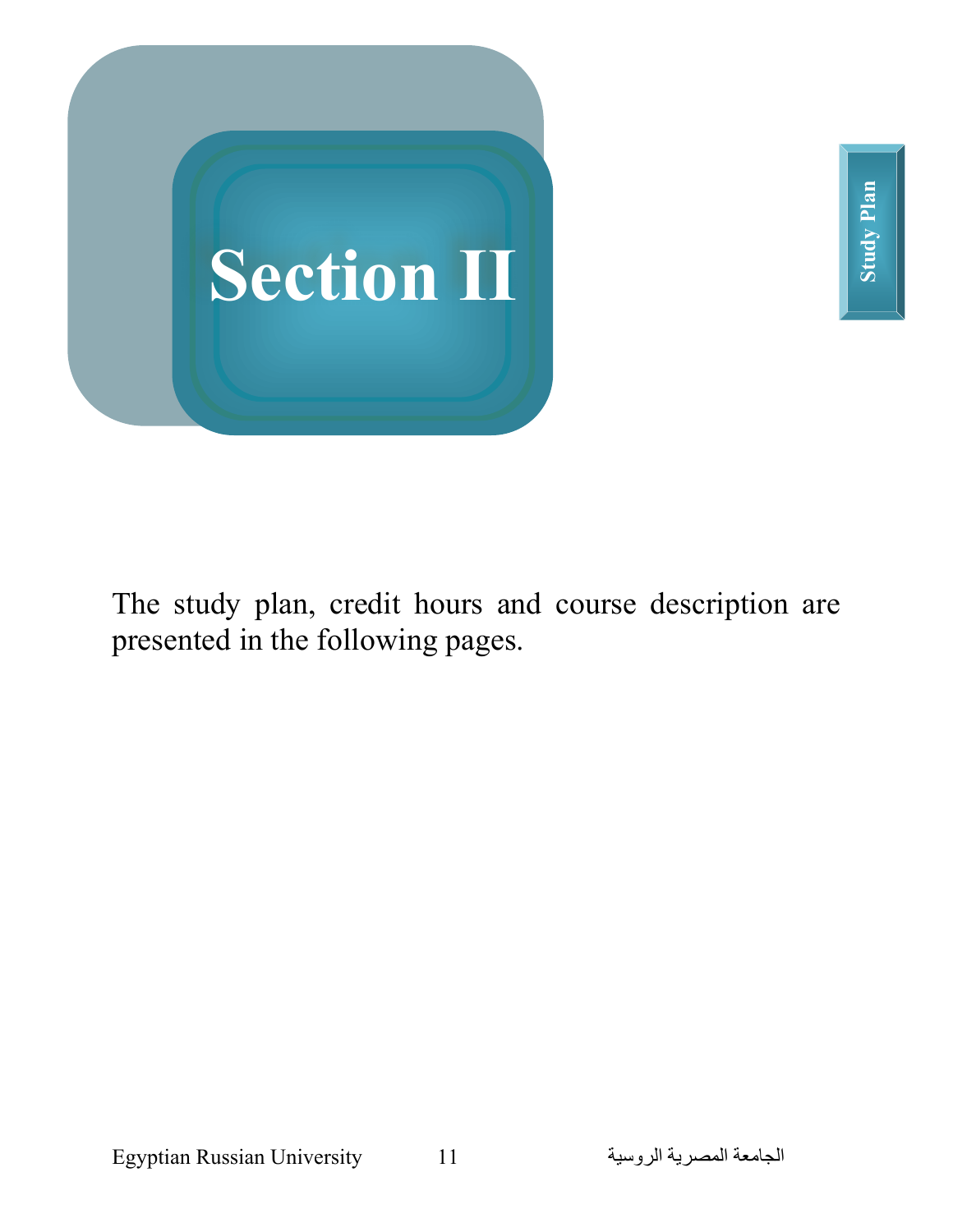## **OBJECTIVE OF CURRICULA IN ENGINEERING**

The engineering programs at ERU are designed to develop the professional engineering by breadth of study to prepare the students for the practical solution of technical problems of society while considering the social and economic implications their work.

The curricula in engineering provide a balanced program in basic sciences, engineering sciences, engineering design, social sciences and humanities.

## **University Requirements (14 Credits)**

| <b>Course Code</b> | <b>Course Title</b>      | <b>Credit Hours</b> |
|--------------------|--------------------------|---------------------|
| <b>HM001</b>       | Russian Language 1       |                     |
| <b>HM002</b>       | Russian Language 2       |                     |
| HM003              | English Language 1       |                     |
| <b>HM004</b>       | English Language 2       |                     |
| HM101              | <b>Technical Writing</b> |                     |
| HM102              | Scientific Thinking      |                     |

## **1. Compulsory Courses (10 Credits)**

## **2. Elective Courses (4 Credits)**

| <b>Course Code</b> | <b>Course Title</b>                      | <b>Credit Hours</b> |
|--------------------|------------------------------------------|---------------------|
| <b>HM007</b>       | History of Technology                    | 2                   |
| <b>HM008</b>       | History of Construction in Egypt         | $\overline{2}$      |
| HM103              | Russian Language 3                       | $\overline{2}$      |
| HM104              | <b>Behavioral Psychology</b>             | $\overline{2}$      |
| HM105              | Introduction to Mass Communication       | $\overline{2}$      |
| HM201              | <b>Profession Relationships</b>          | $\overline{2}$      |
| HM203              | Engineering and Industrial Legislations  | 2                   |
| HM301              | Safety of Vital Activity                 | $\overline{2}$      |
| HM302              | <b>Natural Resources</b>                 | $\overline{2}$      |
| HM303              | Sociology                                | $\overline{2}$      |
| HM304              | <b>Introduction to Political Society</b> | $\overline{2}$      |
| HM401              | Impact of Technology on Science          | $\overline{2}$      |
| HM402              | Geography of Nile Basin Countries        | $\overline{2}$      |
| HM403              | <b>Environmental Science</b>             | $\mathcal{D}$       |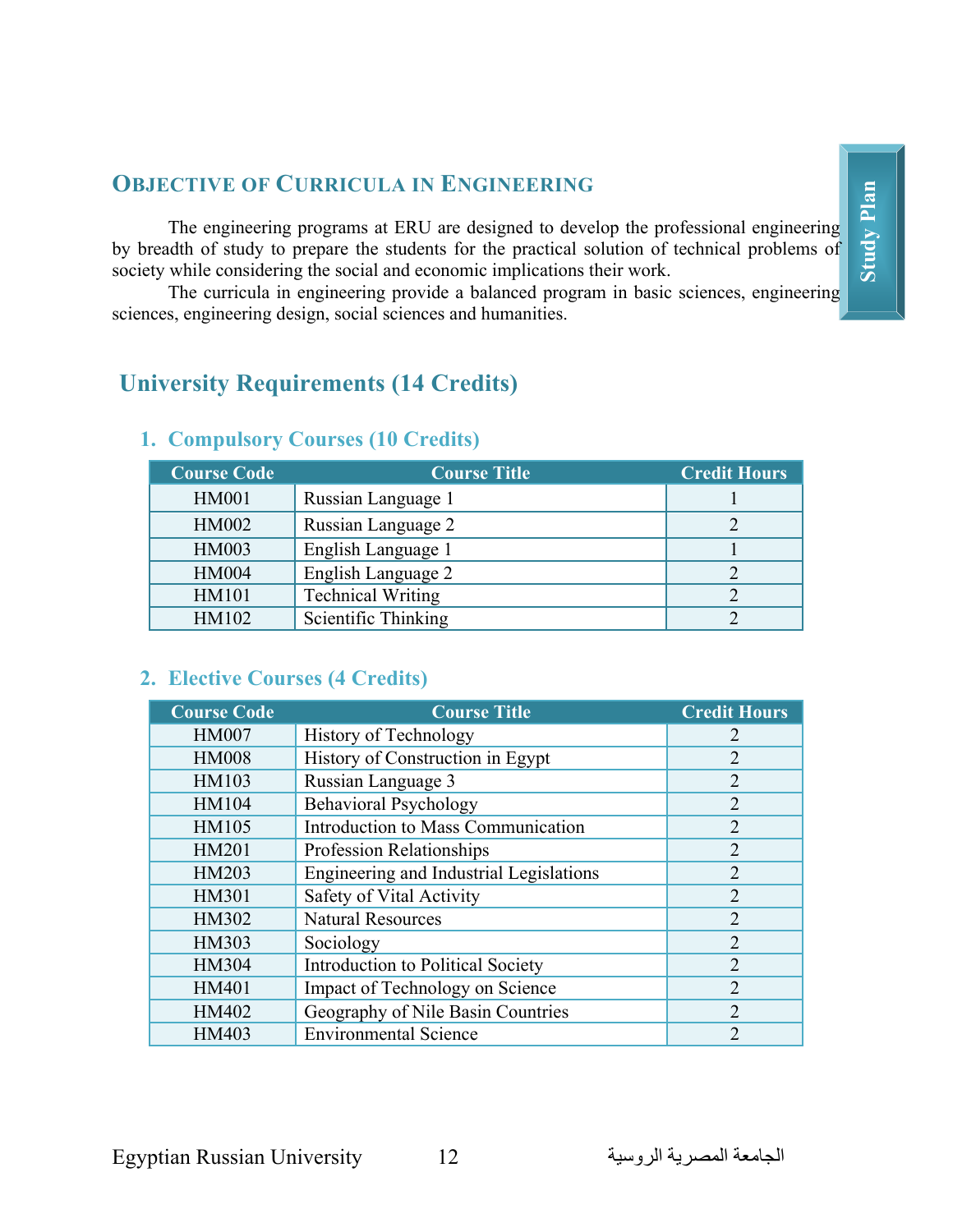## **Faculty Requirements (34 Credits)**

| <b>Course Code</b> | <b>Course Title</b>                          | <b>Credit Hours</b> |
|--------------------|----------------------------------------------|---------------------|
| <b>BS001</b>       | Mathematics 1                                | 3                   |
| <b>BS002</b>       | Mathematics 2                                | 3                   |
| <b>BS003</b>       | Physics 1                                    | 3                   |
| <b>BS004</b>       | Physics 2                                    | 3                   |
| <b>BS005</b>       | Chemistry                                    | 3                   |
| <b>BS006</b>       | <b>Computer Aided Drawing</b>                |                     |
| <b>BS007</b>       | <b>Engineering Mechanics 1</b>               | $\overline{3}$      |
| <b>BS008</b>       | <b>Engineering Mechanics 2</b>               | 3                   |
| <b>BS009</b>       | <b>Engineering Drawing 1</b>                 | $\overline{2}$      |
| <b>BS010</b>       | <b>Engineering Drawing 2</b>                 | $\overline{2}$      |
| <b>BS108</b>       | Probability & Statistics in Engineering      | $\overline{2}$      |
| <b>ME002</b>       | <b>Production Technology</b>                 | $\overline{2}$      |
| <b>HM005</b>       | Introduction to Engineering                  | $\overline{2}$      |
| HM202              | <b>Engineering Economics and Managements</b> | $\overline{2}$      |
| <b>EN101</b>       | <b>Technical Training I</b>                  |                     |
| <b>EN201</b>       | <b>Technical Training II</b>                 |                     |
| <b>EN301</b>       | <b>Technical Training III</b>                |                     |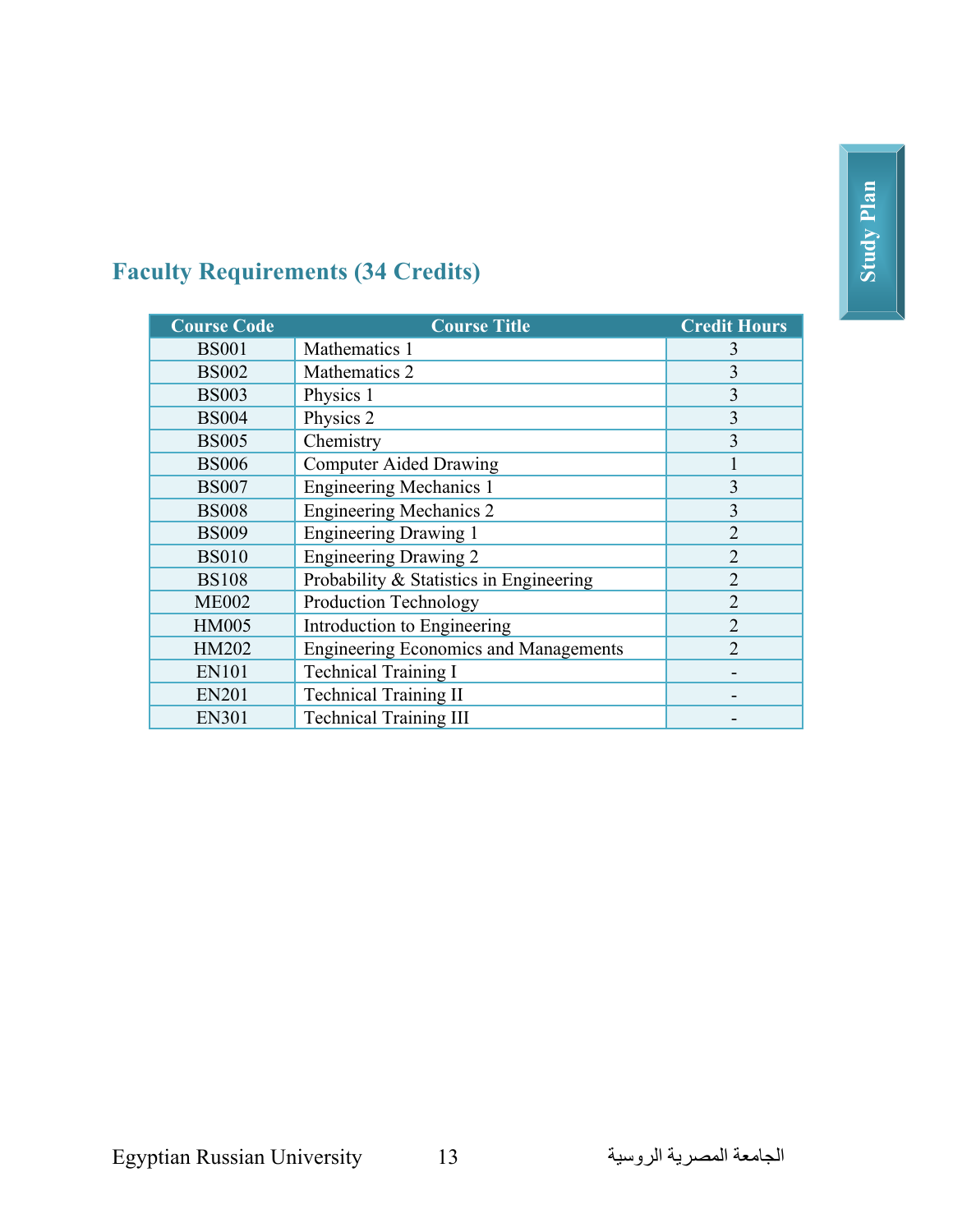# **UNIVERSITY & FACULTY REQUIREMENTS COURSE DESCRIPTION**

#### **1.PROBABILITY AND STATISTICS IN ENGINEERING**

| 'ODE         | CREDIT HOURS | <b>ITM</b> | <b>ANT</b> | D              |
|--------------|--------------|------------|------------|----------------|
| <b>BS108</b> | -            | -          |            | $\blacksquare$ |

Axioms of probability theory. Events. Conditional probability. Bayes theorem. Random variables. Mathematical expectation. Discrete and continuous probability density functions. Transformation of variables. Probabilistic models, statistics, and elements of hypothesis testing (sampling distributions and interval estimation). Introduction to statistical quality control. Applications to engineering problems.

#### **2.HISTORY OF TECHNOLOGY**

| ~      | <b>OURS</b><br><b>The Second State Control</b> | <b>ALCOHOL:</b> | $\mathbf{m}$ | D                        |
|--------|------------------------------------------------|-----------------|--------------|--------------------------|
| TIMAA7 | -<br>_                                         | -<br>_          | -            | $\overline{\phantom{0}}$ |

Definitions - history of technology and engineering in its different branches – historical interconnection between science, technology and Society – examples on the development of different engineering activities.

#### **3.HISTORY OF CONSTRUCTION IN EGYPT**

| <b>CODE</b>  | ┳┳<br><b>IOURS</b><br><b>TREDIT</b> | <b>SEPTEMBER</b> |   |        |
|--------------|-------------------------------------|------------------|---|--------|
| <b>HM008</b> |                                     |                  | - | -<br>- |

Development of construction - Construction in Pharaonic Egypt - Influence of the Romans on methods and materials of construction in Egypt - Effect of economical and political conditions on materials and methods of construction - Influence of different modern European cultures on materials and methods of construction in Egypt.

## **4.TECHNICAL WRITING**

|  |  | CODE | <b>CREDIT HOURS</b> | <b>TIME</b> | ТU | LB |
|--|--|------|---------------------|-------------|----|----|
|--|--|------|---------------------|-------------|----|----|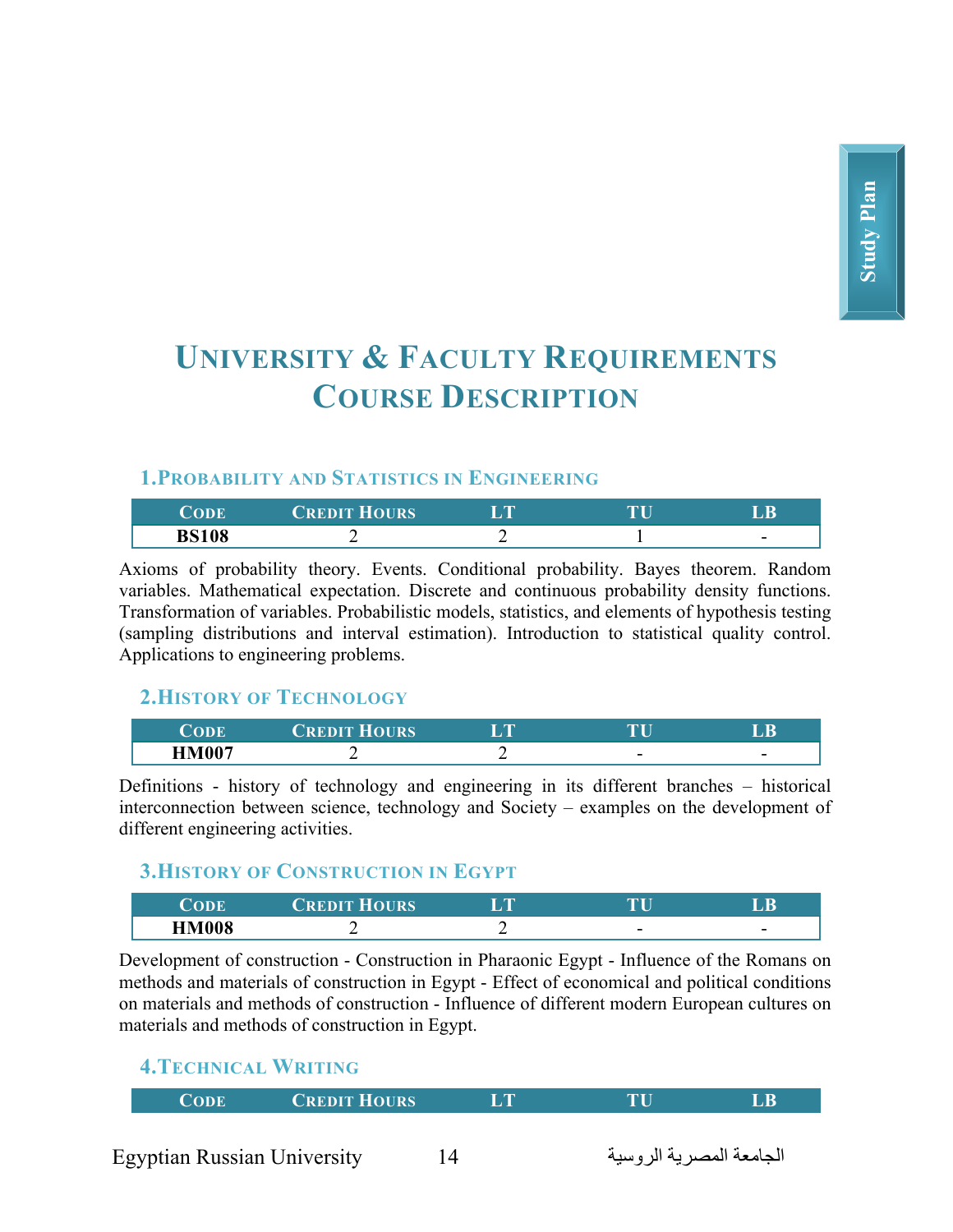| --- - - - -<br>-------<br>------- |  |  |  |  |  |
|-----------------------------------|--|--|--|--|--|
|-----------------------------------|--|--|--|--|--|

Introduction - writing of numbers; symbols; abbreviations and equations - Rules of statement writing; language; structure; accuracy; consolidation; variety; confirmation - variation of sentences - Easiness to read - Basic writing of active paragraph - How to start writing summary and conclusion - writing and organizing the subject - Review and editing -.Different forms of writing: Engineering correspondence; notes; proposals; reports; examples; references; and tables - Final edition of technical writing.

#### **5.SCIENTIFIC THINKING**

| ODE   | <b>CREDIT HOURS</b> | <b>In D</b> |   |   |
|-------|---------------------|-------------|---|---|
| TM102 |                     | —           | - | - |

This course is required of all students. It emphasizes the unifying aspects of the scientific approach to the study of nature and human behavior. About one-third of the course is devoted to a discussion of the nature of scientific inquiry and investigation. The course focuses on the process of fact identification and concept formation and testing. In the remainder of the course students are exposed to applications of the approach in various disciplines. The course sets some of the major concepts and theories of science into a broad historical, philosophical, and cultural context and traces the development of these theories and concepts to their present status. This serves the double purpose of acquainting the students with the appropriate setting in which a given idea gains relevance and exposing them to the evolution of current methods of investigation.

#### **6.RUSSIAN LANGUAGE 3**

| 'ODE         | <b>CREDIT HOURS</b> | <b>TABLE</b> | $\overline{\phantom{a}}$ |   |
|--------------|---------------------|--------------|--------------------------|---|
| <b>HM103</b> |                     |              |                          | - |

Development of listening, conversational, reading and writing skills. System of tenses in Russian grammar. Accusative case constructions. Instrumental case constructions. Personal and possessive pronouns. Main purpose – development of conversational skills on the basis of grammar material. Such topics as "university", "shop", "library", "hospital". Information about countries. Such topics as "Moscow", "Cairo".

#### **7.BEHAVIORAL PSYCHOLOGY**

|              | <b>CREDIT</b><br><b>HOURS</b> | <b>SIGHT</b> | mm | <b>B</b>                 |
|--------------|-------------------------------|--------------|----|--------------------------|
| <b>HM104</b> |                               |              | -  | $\overline{\phantom{0}}$ |

The relationship between attitudes and social behavior and the study of persuasion processes has had a long and distinguished history inside and outside of social psychology. This body of knowledge has made substantial contributions to theory and research in other sub-fields within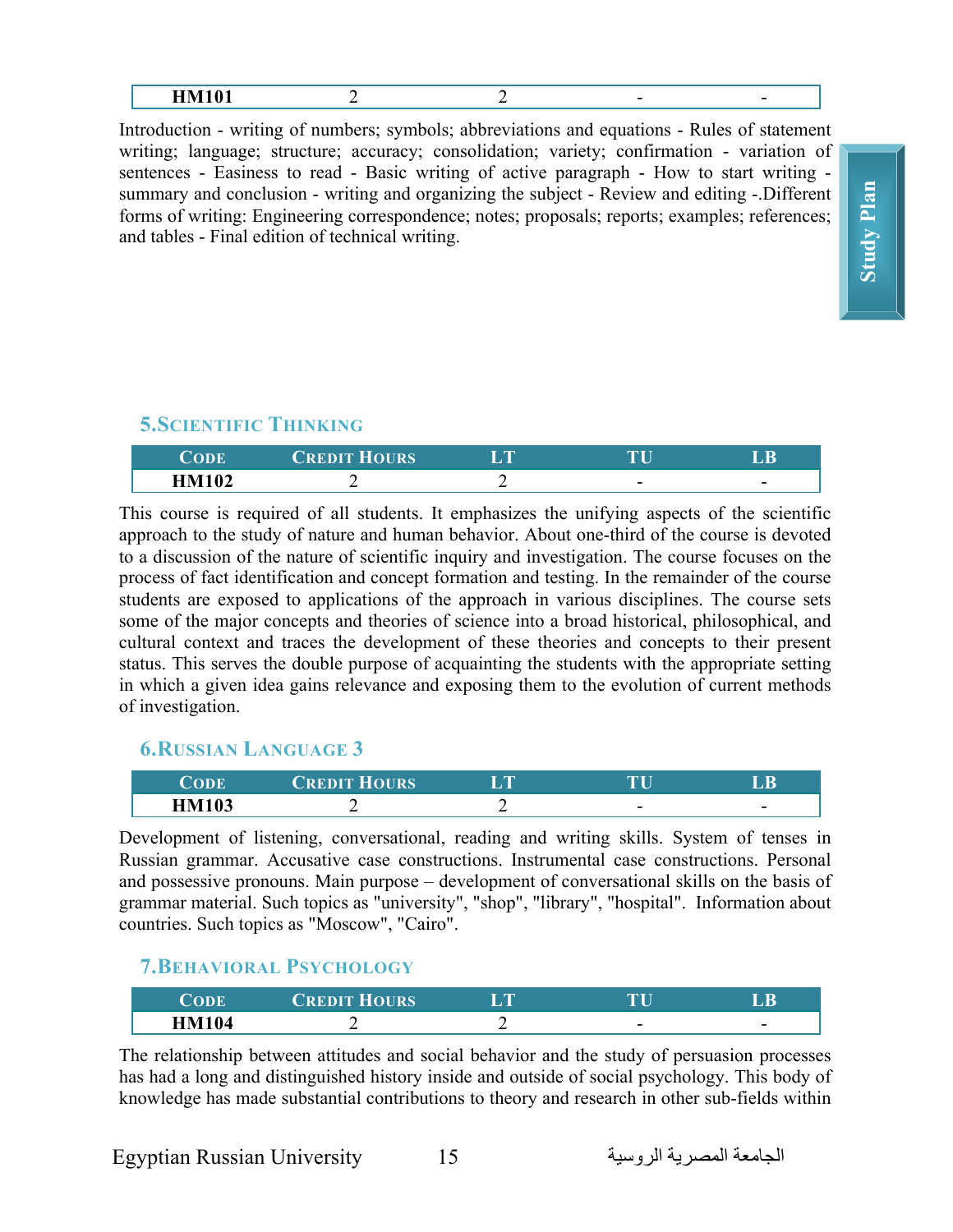psychology and in the other social sciences, and these connections in turn have enriched the ways in which social psychologists have studied attitudes and persuasion. The study of attitudes and persuasion processes has generally become more interdisciplinary and multimethod, and as a result the way in which social psychologists now think about the relationship between attitudes and social behavior has become much more complex and nuanced.

#### **8.INTRODUCTION TO MASS COMMUNICATION**

| <b>CODE</b>  | <b>CREDIT HOURS</b> | <b>ALL STATE</b> |   | B  |
|--------------|---------------------|------------------|---|----|
| <b>HM105</b> |                     |                  | - | -- |

Introduction to Mass Communication is a lecture- and discussion-based course that will introduce you to theories, concepts, terminology, and careers in mass media, specifically focusing on advertising, journalism, and public relations.

#### **9.PROFESSION RELATIONSHIPS**

|              | CREDIT HOURS | TU | R      |
|--------------|--------------|----|--------|
| <b>HM201</b> |              | -  | $\sim$ |

Professional ethics in engineering- Relationship between the engineering and the client-Relationship between contractor and client (owner)-Relationship between contractor and engineer-Laws regulating the work at site - Buildings law: Establishment, Development and General Regulations.

#### **10.ENGINEERING ECONOMICS AND MANAGEMENTS**

|              | <b>CREDIT</b><br><b>HOURS</b> | r m | $\mathbf{T}$ | R                        |
|--------------|-------------------------------|-----|--------------|--------------------------|
| <b>HM202</b> |                               |     |              | $\overline{\phantom{0}}$ |

Engineering economics: Cost - Cost / benefit analysis - Capital circulation - Consumption - Optimum use of material - Taxes - Technical Feasibility studies - Performance evaluation. Management: Management definition - Management levels - Planning - Control - Control management**.**

#### **11.ENGINEERING AND INDUSTRIAL LEGISLATIONS**

| $\Omega$     | ╌<br><b>REDIT</b><br><b>OURS</b> | <b>A</b> TIME |        |   |
|--------------|----------------------------------|---------------|--------|---|
| <b>HM203</b> |                                  |               | $\sim$ | - |

Industrial rules – Characteristics of industries – Industrial safety rules – Labor rules – Insurance rules – Environmental rules – Financial arrangements – Tax laws – Different degrees of prosecution – Capital and small projects and their rules – Needs, regulations and rules of engineering projects.

#### **12.SAFETY OF VITAL ACTIVITY**

| <b>CODE</b> | <b>CREDIT HOURS</b> | īТ | TH | LB |
|-------------|---------------------|----|----|----|
|             |                     |    |    |    |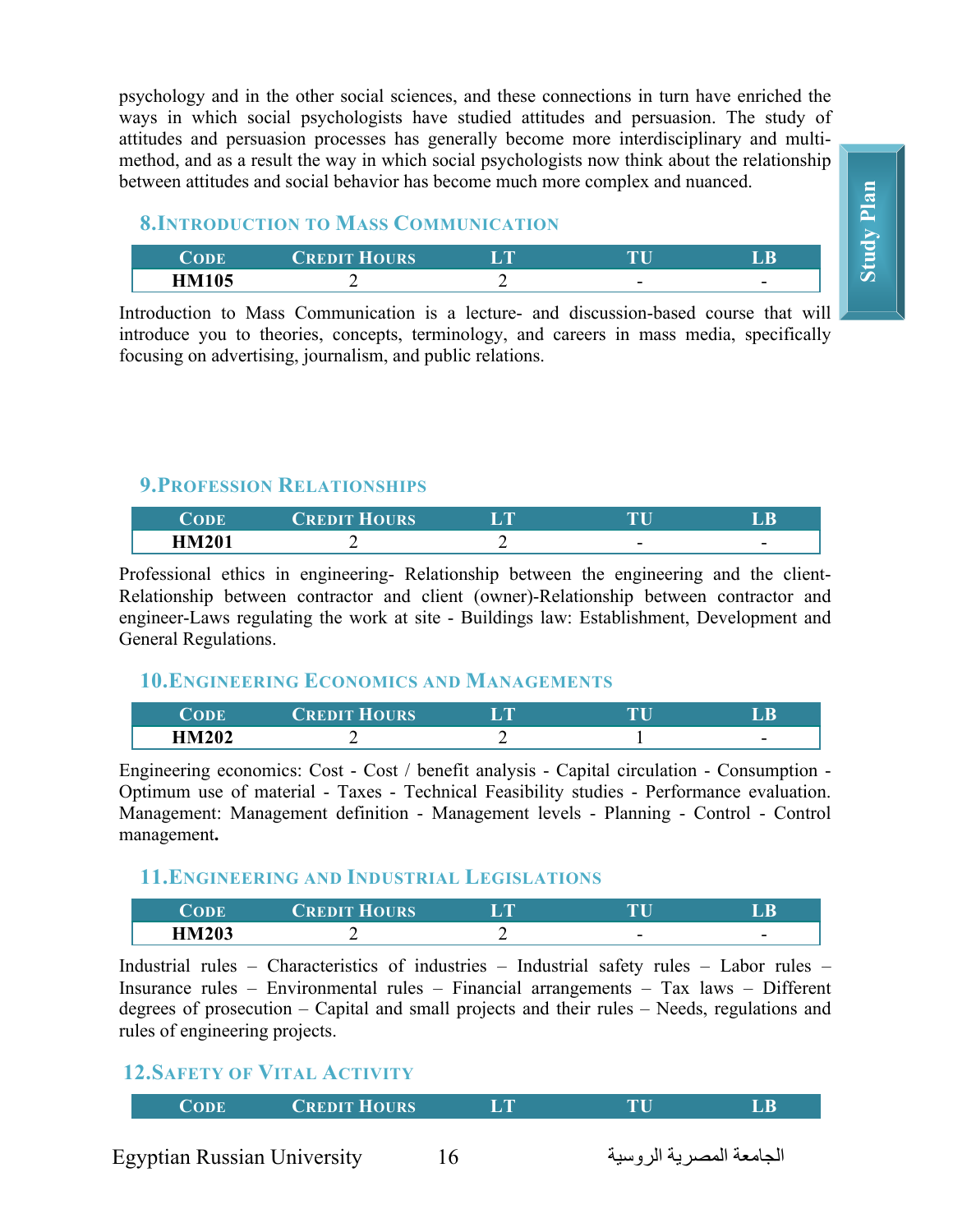Industrial accidents causes: human error, unsafe conditions, mechanical failure. Basic types of accidents, accident costs. Explosion hazards, electrical hazards, industrial noise, radiation hazards, x-rays, neutron radiation. Safety in atomic power stations, fire protection, toxic materials. Occupational hygiene, mental and nervous fatigue, protective personal equipment, first aid. Industrial safety training.

#### **13.NATURAL RESOURCES**

|              | <b>HOURS</b><br>REDIT |   |   |
|--------------|-----------------------|---|---|
| <b>HM302</b> | -                     | - | - |

The course will be taught in an interdisciplinary fashion addressing the institutional, economic, and legal issues related to natural resource allocation. The course will begin with a conceptual overview of key issues and trace the evolution of natural resource policy development. Particular attention will be given to options and tools for affecting resource allocation and environmental quality. Specific policy issues addressed will include water resources, air pollution, waste management, energy and climate change. These issues will be discussed, and policy prescriptions to deal.

#### **14.SOCIOLOGY**

| ODE          | <b>CREDIT HOURS</b> | r m | $\blacksquare$ | B |
|--------------|---------------------|-----|----------------|---|
| <b>HM303</b> |                     |     | -              |   |

This course is an introduction to sociology as a way of understanding the world. Sociology is a field of study that explains social, political, and economic phenomena in terms of social structures, social forces, and group relations. I will introduce you to the field by focusing on several important sociological topics, including socialization, culture, the social construction of knowledge, inequality, race and ethnic relations, poverty, and political sociology.

#### **15.INTRODUCTION TO POLITICAL SCIENCE**

| ODE          | <b>CREDIT HOURS</b> | <b>SEPTEMBER</b> | mп |   |
|--------------|---------------------|------------------|----|---|
| <b>HM304</b> |                     |                  | -  | - |

This course is an overview of the current world of international relations as that world is understood and studied by professional political scientists. A number of the phenomena we will be looking at have also been dealt with by scholars from other academic disciplines, but as their fetish concepts are quite different, so too will be both their definitions of those phenomena and the stories they tell about them.

The aim of this course is thus to learn not only about international relations but about a way in which international relations can be understood.

#### **16.IMPACT OF TECHNOLOGY ON SOCIETY**

| <b>CREDIT HOURS</b> | <b>ALL DE</b> |   | R |
|---------------------|---------------|---|---|
|                     | -             | - |   |

**Study Plan Study Plan**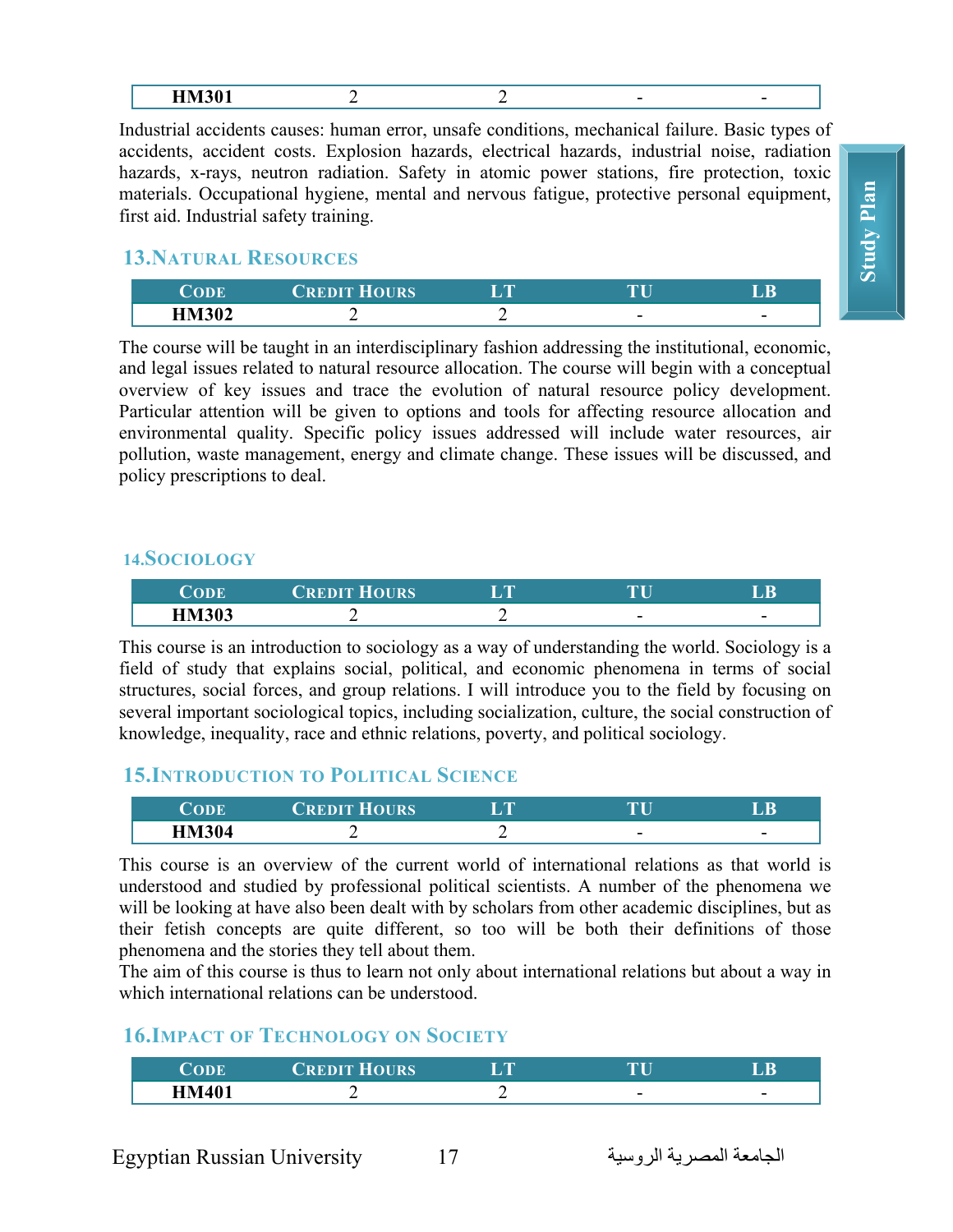The purpose of this course is to help students comprehend, analyze, and evaluate the nature, scope, and function of technology in society. Students will be challenged to consider and assess the evolution of technology and society and their mutual impact. The course is intended to facilitate the integration of student views into a coherent and realistic perspective of a technological society. Students will be challenged to consider and assess the evolution of technology and society and their mutual impact. The course is intended to facilitate the integration of students' views into a coherent and realistic perspective of a technological society. To accomplish this, students will be motivated to reflect upon complex issues and then engage in dialogue, through individual and group activities, designed to enhance and enrich their awareness of the complexity of technological issues.

#### **17.GEOGRAPHY OF NILE BASIN COUNTRIES**

| ODE                      | <b>HOURS</b><br>REDIT | <b>ALLEY</b> | D                        |
|--------------------------|-----------------------|--------------|--------------------------|
| <b>HM402</b><br>11171704 |                       | -            | $\overline{\phantom{0}}$ |

Verification of the Nile basin countries and their political borders – Climate – hydrology of the Nile sources – water sources – environmental problems – large projects on the Nile and its sources.

#### **18.ENVIRONMENTAL SCIENCES**

|              | <b>HOURS</b><br>REDIT | <b>TELEVISION</b> | TТ<br>u | n      |
|--------------|-----------------------|-------------------|---------|--------|
| <b>HM403</b> |                       |                   |         | -<br>— |

Definition of the environment - Definition of earth: atmosphere; air ; climate - Natural cycles of substances (carbon; hydrogen; phosphorus)- Pollution definitions: air pollution; water pollution; earth pollution - Kinds of pollutants: solid; dangerous; toxic - Environment and toxic pollutants - Kinds of chemical toxics and their effects on human life ( digestive system; respiratory system) - Toxic measurements - Technology of toxic decay and degree of danger - Toxic cycles in the earth - Environment and the society - Study of habits and their effect on environment pollution - View of industry pollution.

## **19.TECHNICAL TRAINING I**

|               | HOURS/<br><b><i>CREDIT</i></b> | <b>TABLE</b> | TТ<br>u. | $\sqrt{B}$               |
|---------------|--------------------------------|--------------|----------|--------------------------|
| $\Gamma$ N10' | -<br>-                         | -<br>—       | -        | $\overline{\phantom{0}}$ |

Training in professional environments, familiarizing with the safety procedures, engaging on a task related to the student chosen field of study, writing a report about the outcomes of training.

## **20.TECHNICAL TRAINING II**

|--|